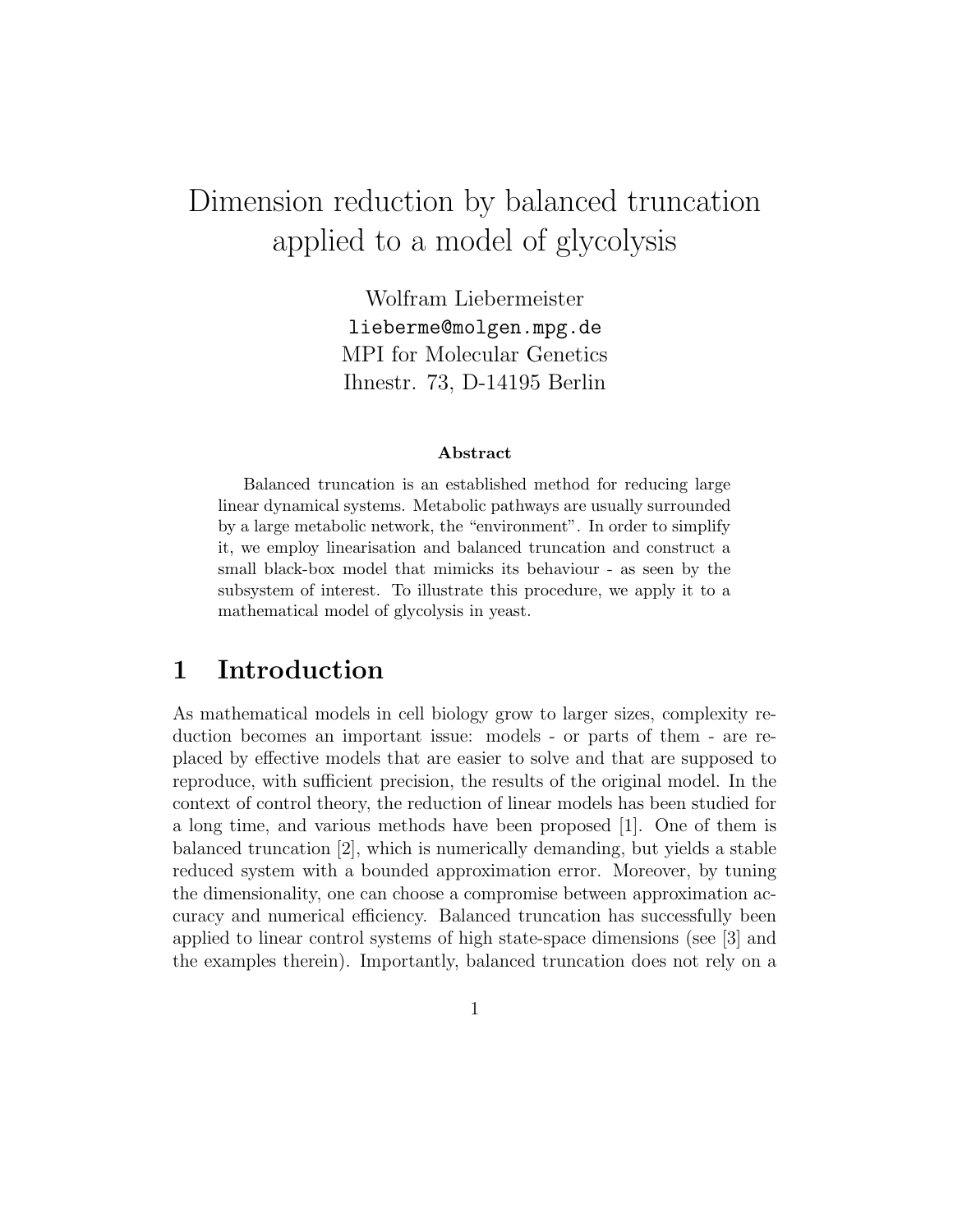time scale separation of fast and slow processes (see, for instance,  $|4|$   $|5|$ ), but removes parts of the dynamics that contribute little to the input-output relation of the system.

Here we apply balanced truncation to metabolic models. As metabolic systems are usually nonlinear, and as linearising may change their behaviour considerably, we restrict ourselves to a special application: a small system of interest (a pathway) is embedded in a larger environment (a metabolic network). Usually, this environment is described by fixed concentrations. In order to construct a model that is more accurate, but still easy to solve, we start with a model of the entire system and use model reduction to obtain a dynamic black-box model of the environment. This effective model can provide the system of interest with dynamical boundary conditions, and the reduced variables describe the dynamical modes in the environment that dominate its interaction with the subsystem.

This paper is a shortened version of the article  $[6]$ , in which the mathematical details are treated at length. As an illustrative example, we added the application to the glycolysis model of Hynne et al. [7]. The author likes to thank U. Baur and E. Klipp who participated in the project. This work was funded by the European commission, grant 503269.

## 2 Model reduction by balanced truncation

#### 2.1 Linear models

Let us first outline the idea of model reduction: we consider a linear dynamical system of the standard (vectorial) form

$$
\dot{\mathbf{x}}(t) = A \mathbf{x}(t) + B \mathbf{u}(t), \quad t > 0, \quad \mathbf{x}(0) = \mathbf{x}_0
$$
  
\n
$$
\mathbf{y}(t) = C \mathbf{x}(t) + D \mathbf{u}(t), \quad t \ge 0.
$$
\n(1)

The system comprises n state variables  $x_i$ , which are controlled by m input variables  $u_k$  and can be observed via the p output variables  $y_l$ . We postulate that for  $u = 0$ , the system has a steady state at  $x = 0$ . For fixed initial conditions, any time course  $\mathbf{u}(\cdot)$  of the controlling variables leads to a time course  $y(\cdot)$  of the observables.

The same input-output relation can be exactly represented by a system with transformed variables  $\hat{\mathbf{x}}$ . If T is an invertible  $n \times n$  matrix, we can apply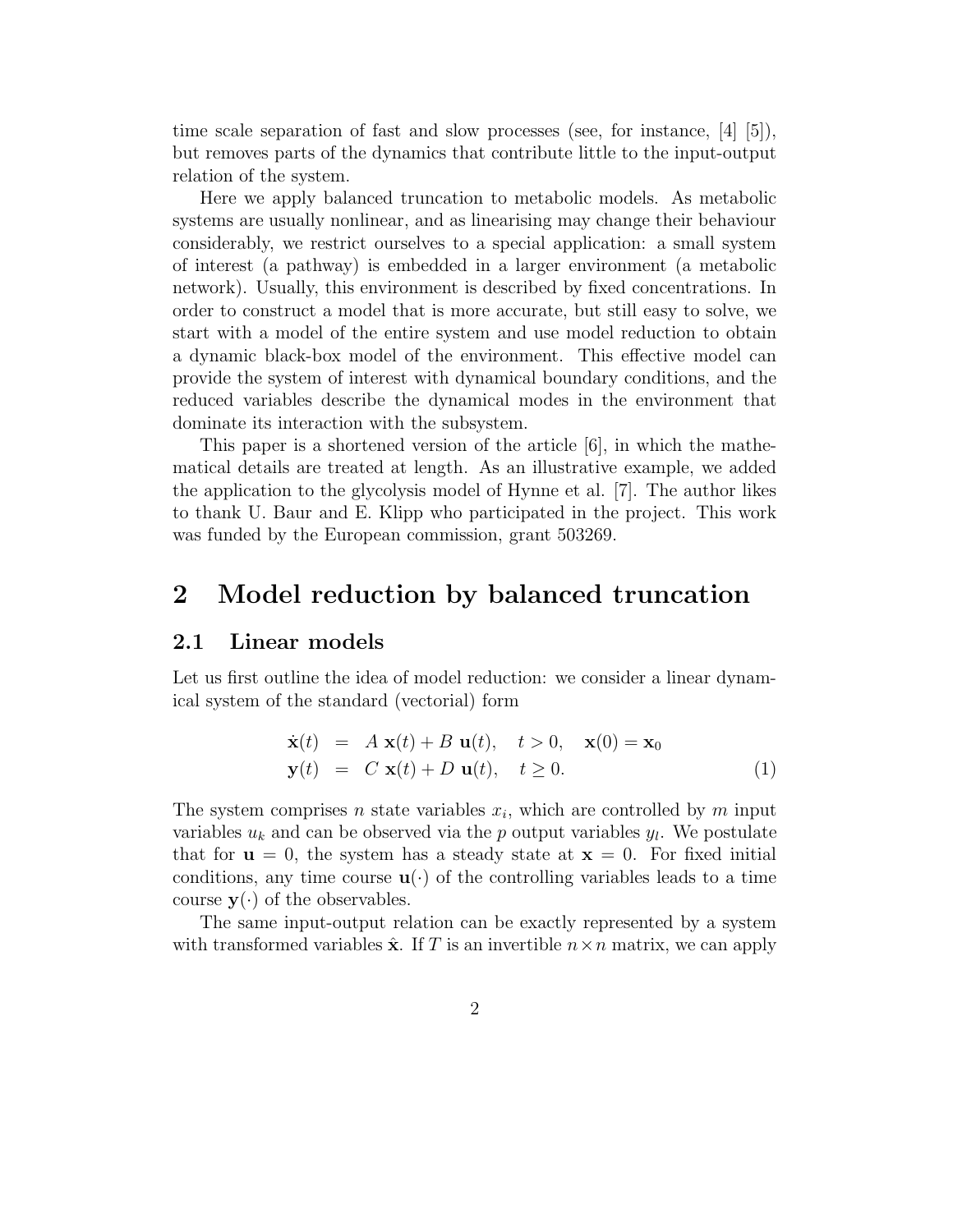the transformation

$$
\begin{array}{rcl}\n\mathbf{x} & \rightarrow & \hat{\mathbf{x}} = T\mathbf{x} \\
A & \rightarrow & \hat{A} = TAT^{-1} \\
B & \rightarrow & \hat{B} = TB \\
C & \rightarrow & \hat{C} = CT^{-1}\n\end{array}
$$

without changing the input-output relation between  $\mathbf{u}(\cdot)$  and  $\mathbf{y}(\cdot)$ .

## 2.2 Model reduction

In model reduction, we replace the system (1) by a lower-dimensional system of order  $r (r \ll n)$  that yields a good approximation of the input-output relation. For a chosen dimensionality r, we can split  $T = \begin{pmatrix} T_1 \\ T_2 \end{pmatrix}$  $(T_1)$ ,  $T^{-1} = (S_1 S_2)$ with an  $r \times n$  matrix  $T_1$  and an  $n \times r$  matrix  $S_1$ . The transformation

$$
\mathbf{x} \rightarrow \tilde{\mathbf{x}} = T_1 \mathbf{x}
$$
  
\n
$$
A \rightarrow \tilde{A} = T_1 A S_1
$$
  
\n
$$
B \rightarrow \tilde{B} = T_1 B
$$
  
\n
$$
C \rightarrow \tilde{C} = C S_1
$$
\n(2)

yields a reduced model of dimension r

$$
\dot{\tilde{\mathbf{x}}}(t) = \tilde{A} \tilde{\mathbf{x}}(t) + \tilde{B} \mathbf{u}(t), \quad t > 0, \quad \tilde{\mathbf{x}}(0) = \tilde{x}_0
$$
\n
$$
\tilde{\mathbf{y}}(t) = \tilde{C} \tilde{\mathbf{x}}(t) + D \mathbf{u}(t), \quad t \ge 0
$$
\n(3)

that approximates the input-output relation. For a broad collection of survey papers on model reduction, see [1], where also a couple of benchmark examples are presented.

### 2.3 Balanced truncation

Closely connected with the stable, continuous-time system (1) are the two matrices  $P$  and  $Q$ , the infinite reachability Gramian and the infinite observability Gramian:

$$
\mathcal{P} := \int_0^\infty e^{At} B B^T e^{A^T t} dt, \quad \mathcal{Q} := \int_0^\infty e^{A^T t} C^T C e^{At} dt.
$$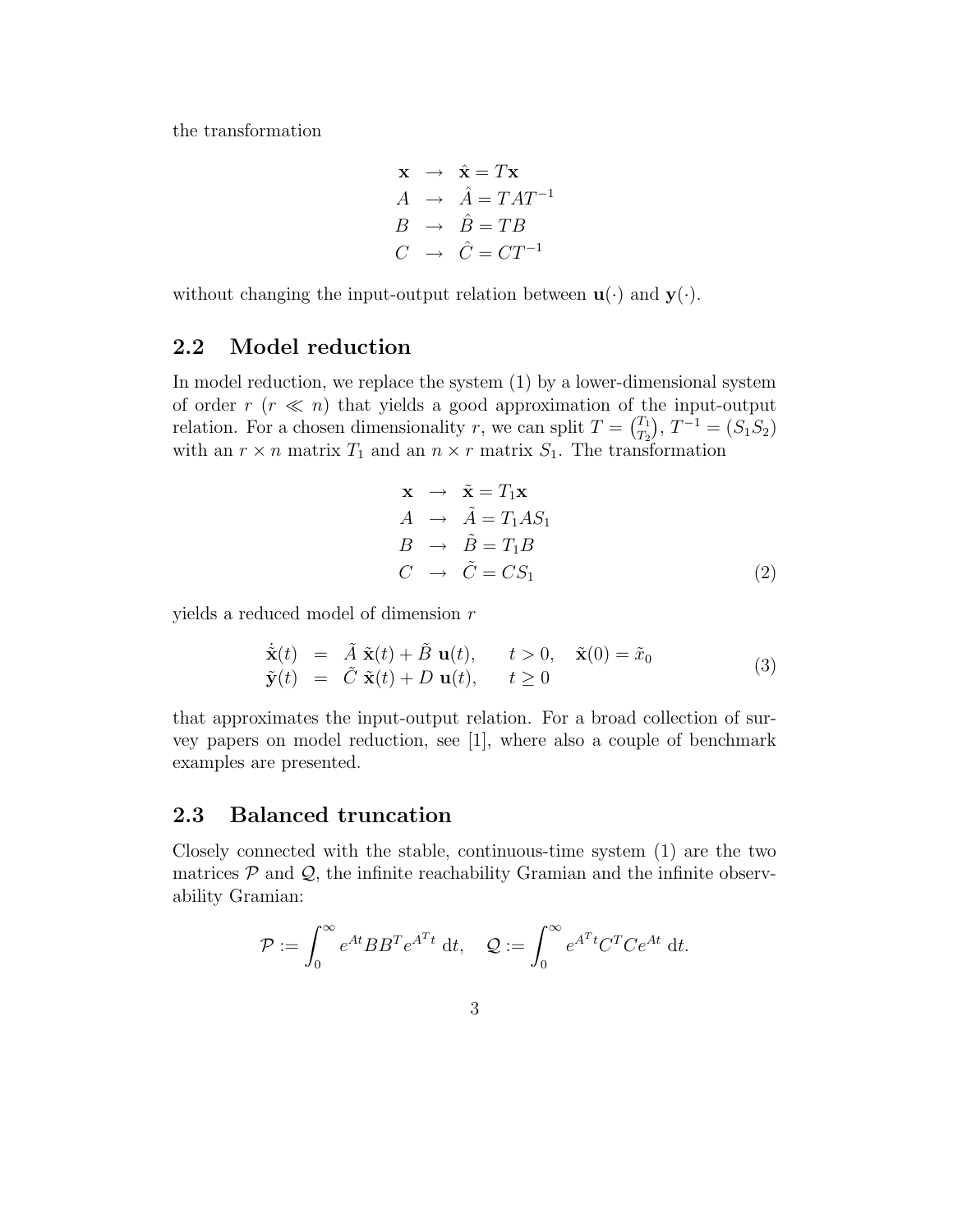The Gramians can be computed by solving the Lyapunov equations

$$
A\mathcal{P} + \mathcal{P}A^{T} + BB^{T} = 0
$$
  

$$
A^{T}Q + QA + C^{T}C = 0.
$$
 (4)

Model reduction by balanced truncation<sup>1</sup> [2] is based on a special transformation into so-called balanced coordinates. The basic concept of balancing is finding a basis in which the two Gramians are equal and diagonal

$$
\mathcal{P} = \mathcal{Q} = \text{diag}(\sigma_1, \ldots, \sigma_n),
$$

with ordered diagonal entries  $\sigma_i$ , the Hankel singular values of the system. In these new coordinates, states that are difficult to control are also difficult to observe and vice versa. Model reduction by balanced truncation removes these state components.

Model reduction by balanced truncation has some desirable properties: the reduced system (3) remains stable and has a low approximation error with an a priori known upper bound. Therefore, the size of the reduced system can be chosen adaptively depending on the permitted error size.

## 3 Selective reduction of biochemical models

Metabolic systems have to be linearised before reduction, which may in many cases produce unacceptable approximation errors. Still, balanced truncation can be useful for simplifying parts of a model that are (i) large, (ii) close to a stable steady state, and (iii) uninteresting, except for their input-output relation. This holds for the large parts of the cell that are usually neglected in modelling - because they only surround the metabolic pathways of interest.

Modelling of biochemical systems usually zooms in on certain pathways, while the concentrations of so-called external metabolites are considered fixed. This approximation ignores feedback loops mediated by the environment, that is, via external metabolites and reactions. To achieve a more realistic, dynamical description that is still numerically efficient, we describe the environment by a linear effective model of adjustable dimensionality. In particular, we (i) split the entire model into a subsystem and its environment,

<sup>&</sup>lt;sup>1</sup>Matlab code for balanced truncation can be found at www-user.tu-chemnitz.de/∼benner/software.php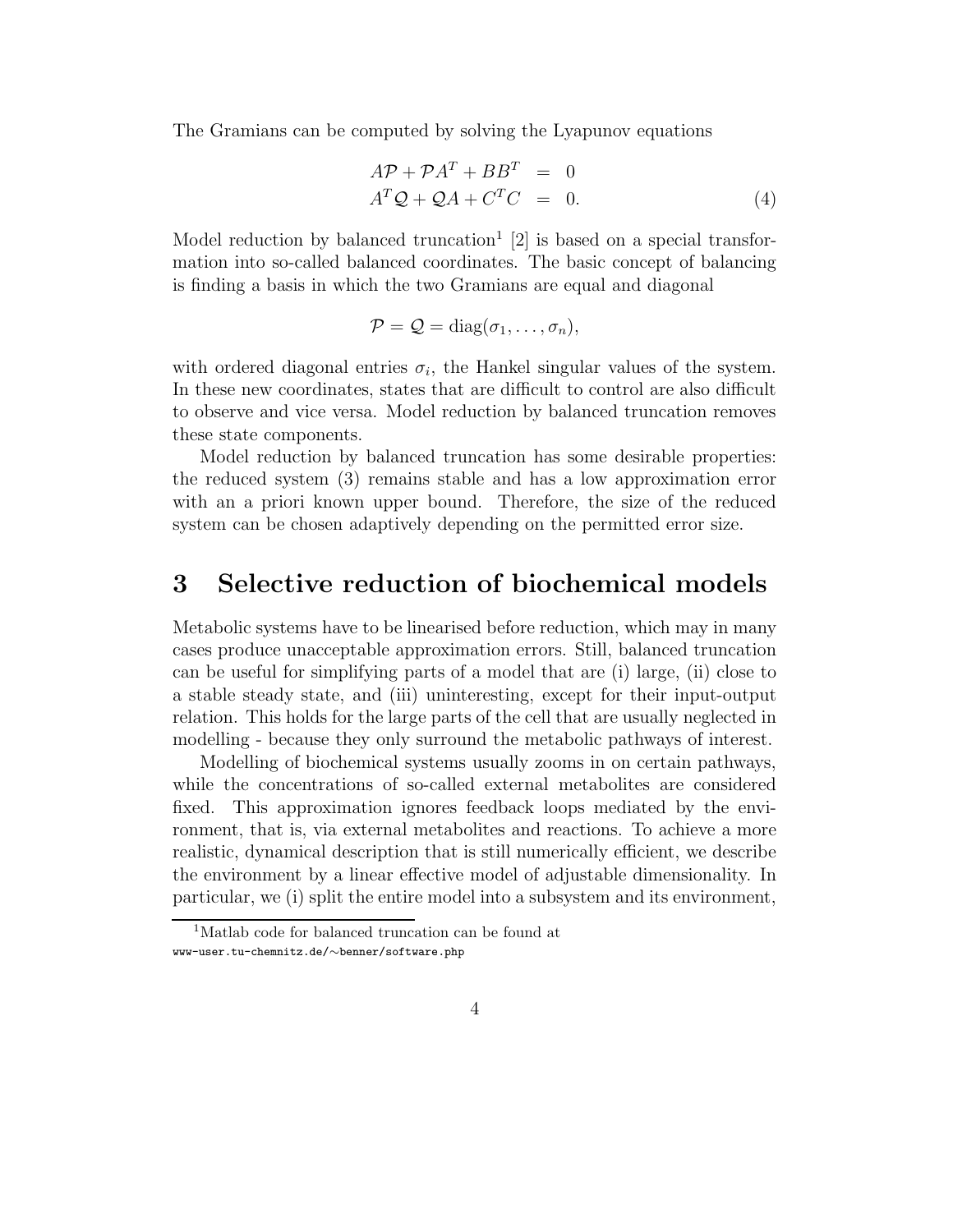

Figure 1: Schematic picture of selective model reduction. Left diagram: a biochemical network comprising metabolites (circles) and reactions (little boxes). The system is divided into a subsystem of interest (left half) and its environment (right half). Both systems are only connected by the communicating metabolites (boundary of the subsystem) and the communicating reactions (boundary of the environment). Right diagram: the environment part of the model has been replaced by an effective (black-box) model that senses the communicating metabolites and computes - approximately - the velocities of the communicating reactions.

(ii) linearise the environment model around a steady state, and (iii) reduce its dimensionality by balanced truncation.

Let us recall some basic definitions for biochemical network models [8] [9]: a metabolic system is described by the differential equation system

$$
\dot{\mathbf{s}}(t) = N\mathbf{v}(\mathbf{s}(t), \mathbf{p})\tag{5}
$$

where s is the vector of metabolite concentrations and  $\bf{v}$  is the vector of reaction velocities. The vector p contains the kinetic parameters, and the stoichiometric matrix N contains in its  $k^{\text{th}}$  column the stoichiometric coefficients for the  $k^{\text{th}}$  reaction.

We now assume that only a subsystem (e.g., a certain metabolic pathway) is in the focus of interest. As shown in Figure 1, the entire system can be split into subsystem and environment which influence each other only via certain communicating metabolites and reactions, which are located in the boundaries.

We aim at maintaining the subsystem in its original form while replacing the environment by a linear model of lower dimensionality. To obtain such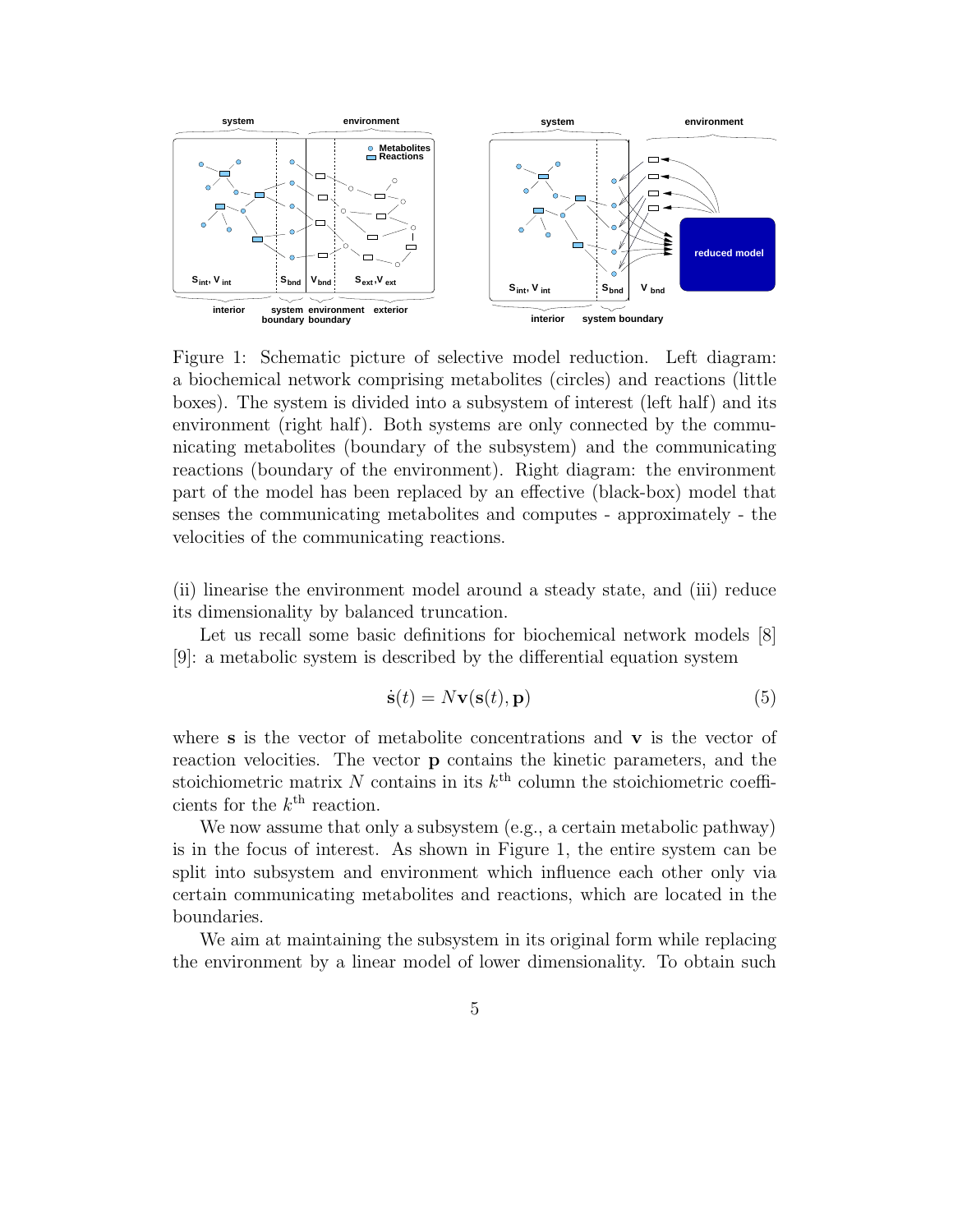a reduced, effective model, we first linearise the environment model around some stable steady state (the "reference" state), and introduce the deviations

$$
\mathbf{x} = \Delta \mathbf{s}_{ext} = \mathbf{s}_{ext} - \bar{\mathbf{s}}_{ext}
$$
  
\n
$$
\mathbf{u} = \Delta \mathbf{s}_{bnd} = \mathbf{s}_{bnd} - \bar{\mathbf{s}}_{bnd}
$$
  
\n
$$
\mathbf{y} = \Delta \mathbf{v}_{bnd} = \mathbf{v}_{bnd} - \bar{\mathbf{v}}_{bnd}.
$$
 (6)

The bars refer to the reference values, while sub- and superscripts "bnd" and "ext" indicate the boundaries and the the external region. If the model parameters depend on time, then their deviations  $\Delta p(t)$  can also be incorporated into u. Altogether, we can rewrite the entire system as a coupled equation system for internal concentrations s and external deviations x

$$
\mathbf{u}(t) = P \mathbf{s}(t) - \bar{\mathbf{s}}_{\text{bnd}} \n\dot{\mathbf{x}}(t) = A \mathbf{x}(t) + B \mathbf{u}(t) \n\mathbf{y}(t) = C \mathbf{x}(t) + D \mathbf{u}(t) \n\mathbf{v}_{\text{bnd}}(t) = \bar{\mathbf{v}}_{\text{bnd}} + \mathbf{y}(t) \n\dot{\mathbf{s}}(t) = N \mathbf{v}(\mathbf{s}(t), \mathbf{p}(t)) + N_{\text{bnd}} \mathbf{v}_{\text{bnd}}(t).
$$
\n(7)

The matrix P projects the subsystem metabolites to the boundary metabolites. The matrices  $A, B, C, D$  can be computed from the stoichiometric matrix and the reaction elasticities (see  $[6]$ ). The equation system  $(7)$  consists of (i) a model of the subsystem with external fluxes  $\mathbf{v}_{\text{bnd}}$  (last equation), (ii) a linear model of the standard form (1), describing the environment (second and third equation), and (iii) instructions on how to match both modules (first and fourth equation).

To reduce the environment part of the model (the equations for  $\dot{\mathbf{x}}$  and  $\mathbf{y}$ ), we replace x by a low-dimensional vector  $\tilde{\mathbf{x}}$  as described in section 2.2, and the matrices  $A, B, C$  are transformed accordingly. The new, reduced variables do no longer represent individual metabolites, but global dynamical modes that are most strongly involved in the feedback from boundary metabolites to boundary reactions.

# 4 Example: glycolysis in yeast

We applied model reduction to the glycolysis model of Hynne et al. [7] (as published in the JWS online model database [10]), which describes the production and consumption of energy in a suspension of yeast cells. The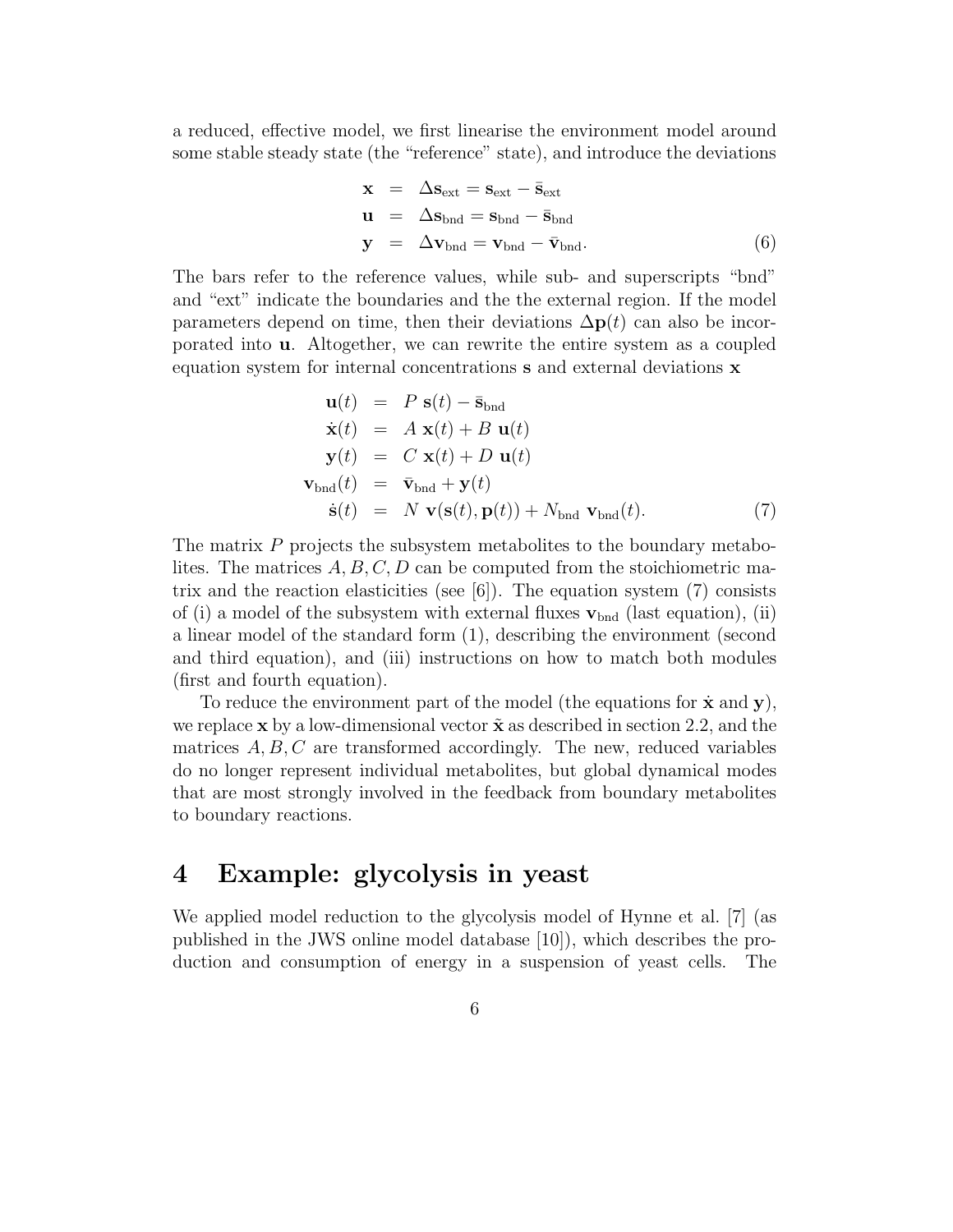

Figure 2: Metabolic model [7] of glycolysis in yeast. Metabolites and reactions are shown as circles and boxes, respectively. Model reduction is applied to the environment (white symbols), while the subsystem of interest (shaded symbols) is maintained in its original form.

model describes the concentrations of 17 metabolite inside the cells and 5 metabolites in the growth medium. The parameter values were determined in [7] at the onset of glycolytic oscillations. For a low Glucose concentration  $Glcx0=5.0$  in the inflowing medium, the system has a stable steady state. In order to focus on the actual glycolysis pathway, we regard glycerol, ethanol, acetaldehyde, and external cyanide as external metabolites forming the environment. The metabolic network and its subdivision into subsystem and environment is shown in Figure 2.

Figure 3 shows results from dynamic simulations. Initially, the system is in its steady state, except for the external Glucose concentration, which assumes a higher concentration. Fixing the external concentrations changes the results considerably, while a reduced environment model with two variables yields a much better approximation.

Changes of the reduced variables correspond to changes of the external metabolites: the linear relation between them is given by the transformation weights contained in the matrix  $S_1$ . The columns of  $S_1$  are shown in Figure 3: the large white circles (negative values) in the left panel show that  $x_1$ mainly represents a decrease of intracellular acetaldehyde and ethanol. The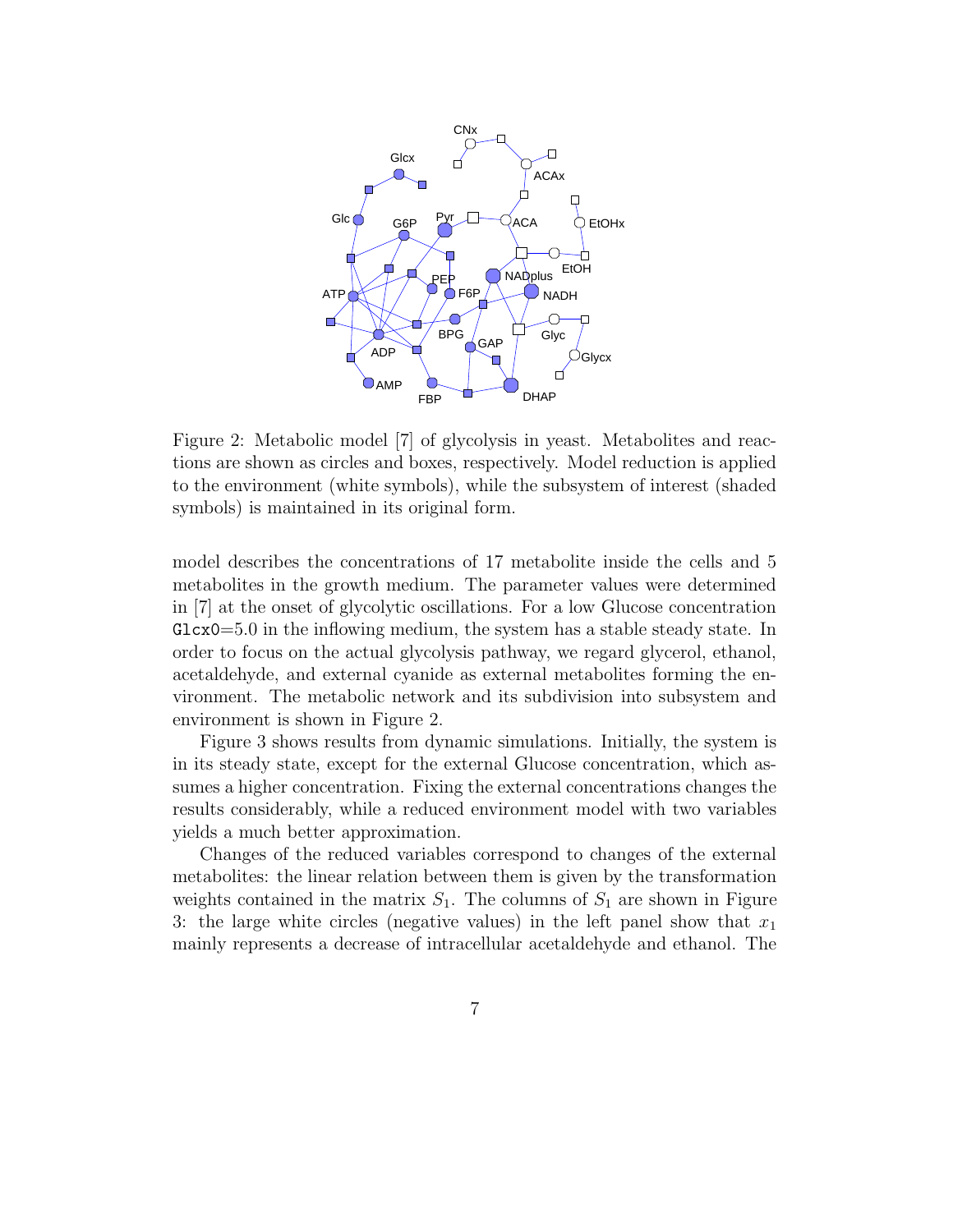

Figure 3: Simulation and reduction of the glycolysis model [7]. Top left: time courses of metabolite concentrations after a pulse of Glucose in the growth medium. The panels at top and bottom show the internal and external metabolites (as indicated in the network in Figure 2). Top right: Fixing the external concentrations at their steady-state values has a strong effect on the simulation results. Bottom left: Mimicking the environment by a two-dimensional effective model almost restores the simulation results of the original model. The external variables (bottom) are approximated by a linear combination of the reduced variables. Bottom right: time courses of the two reduced variables  $x_1$  and  $x_2$ .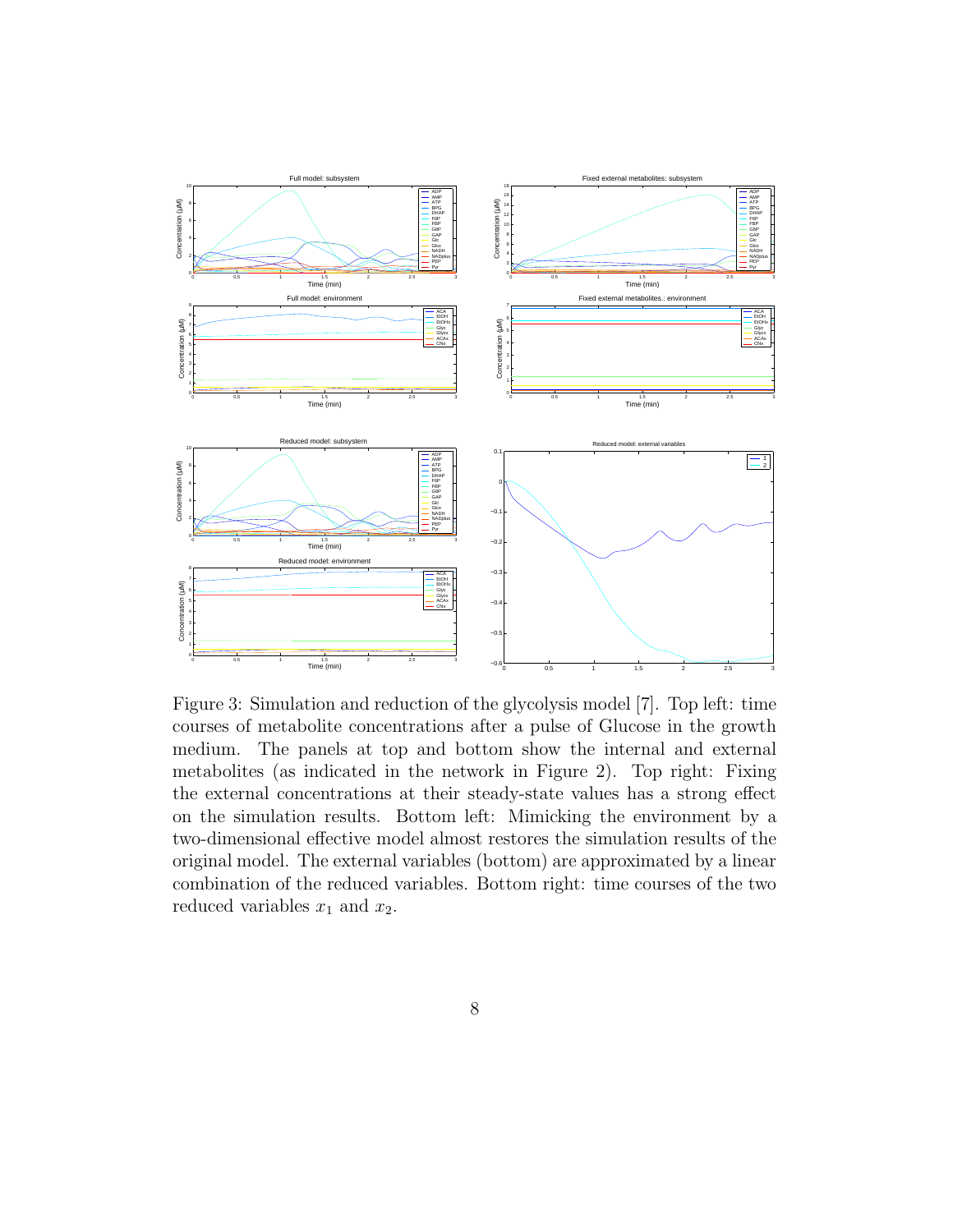

Figure 4: Transformation weights for the reduced variables. The change of a variable approximately corresponds to a change of the original external variables. The weights (elements of the matrix  $S_1$  for the different external variables (compare Figure 2) are shown by circles: their size indicates the absolute value, black and white indicate positive and negative values, respectively.) Left: transformation weights for the variable  $x_1$ . Right: transformation weights for  $x_2$ .

variable  $x_2$  mainly stands for an increase of acetaldehyde and a decrease of ethanol.

# References

- [1] P. Benner, V. Mehrmann, and D.C. Sorensen, editors. Lecture Notes in Computational Science and Engineering. Springer-Verlag, Berlin/Heidelberg, Germany, 2005. To appear.
- [2] B.C. Moore. Principal component analysis in linear systems: Controllability, observability, and model reduction. *IEEETransAC*, AC-26:17-32, 1981.
- [3] A.C. Antoulas and D.C. Sorensen. Approximation of large-scale dynamical systems: An overview. Int. J. Appl. Math. Comp. Sci., 11(5):1093– 1121, 2001.
- $[4]$  R. Krüger and R. Heinrich. Model reduction and analysis of robustness for the Wnt/ $\beta$ -Catenin signal transduction pathway. Genome Informatics,  $15(1):138-148$ ,  $2004$ .